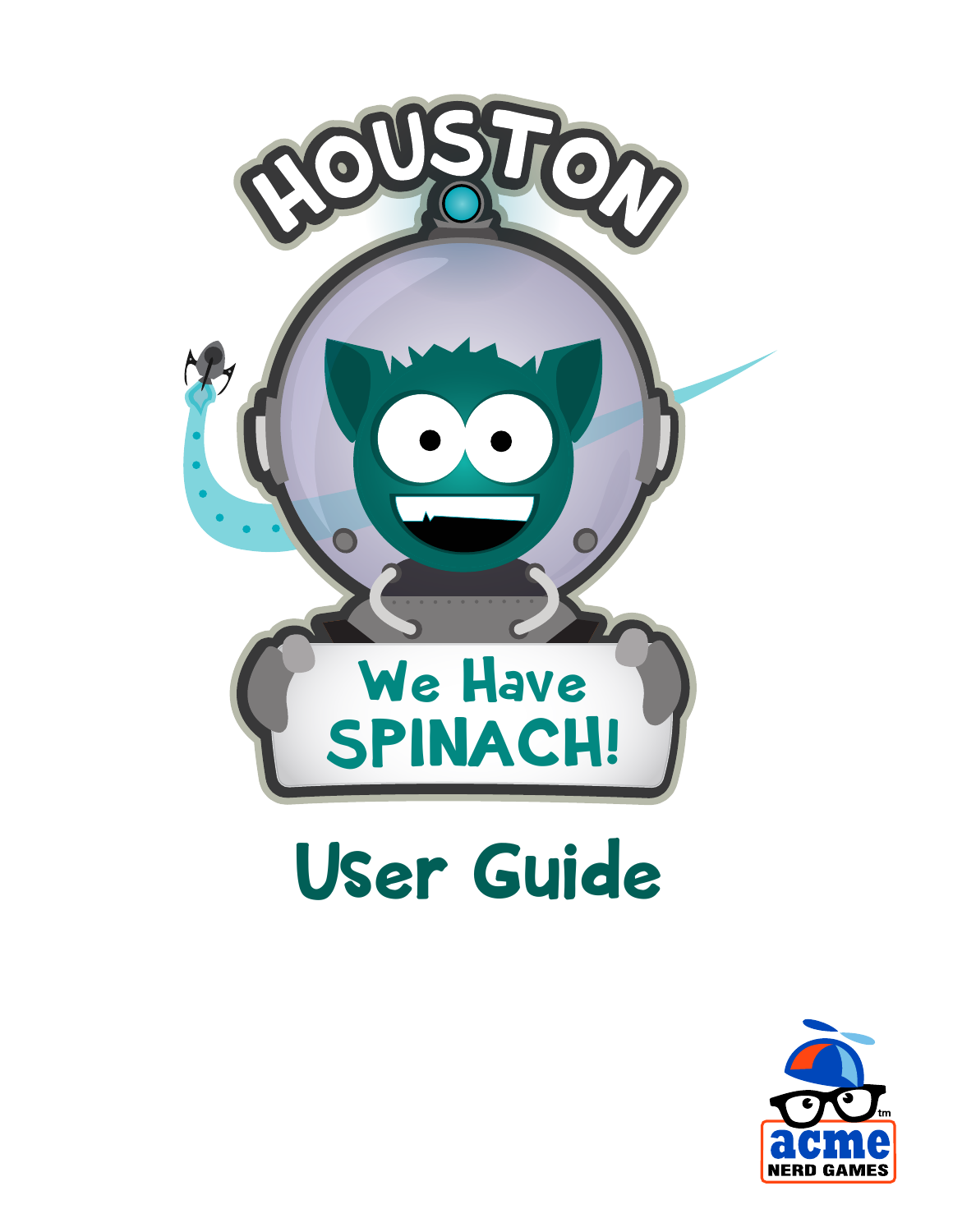# Houston, We Have Spinach!"<br>A game about rockets and food.

Houston, We Have Spinach! is a game designed to teach what's in the food we eat, without scolding — or even letting on that there's any teaching going on at all!



Start by building a rocket. Different components react with nutrients in surprising ways. As you progress, newer and more powerful rocket parts become available.

볶

Use the loading 'Copter to fuel your rocket, but watch out for obstacles on the way! Earn points running experiments on the food you gather.

LAUNCHPAD &



Test your rocket on the launch pad. Careful! Some rockets are sensitive and they'll blow up if you overload them with certain nutrients!

#### Houston, We Have Spinach!

By Bo Monroe, Michael Flaherty & Tarah Heimes

Successful Kickstarter Campaign Summer 2016 Release Date Fall 2017 iOS, Android, MacOS and Windows PC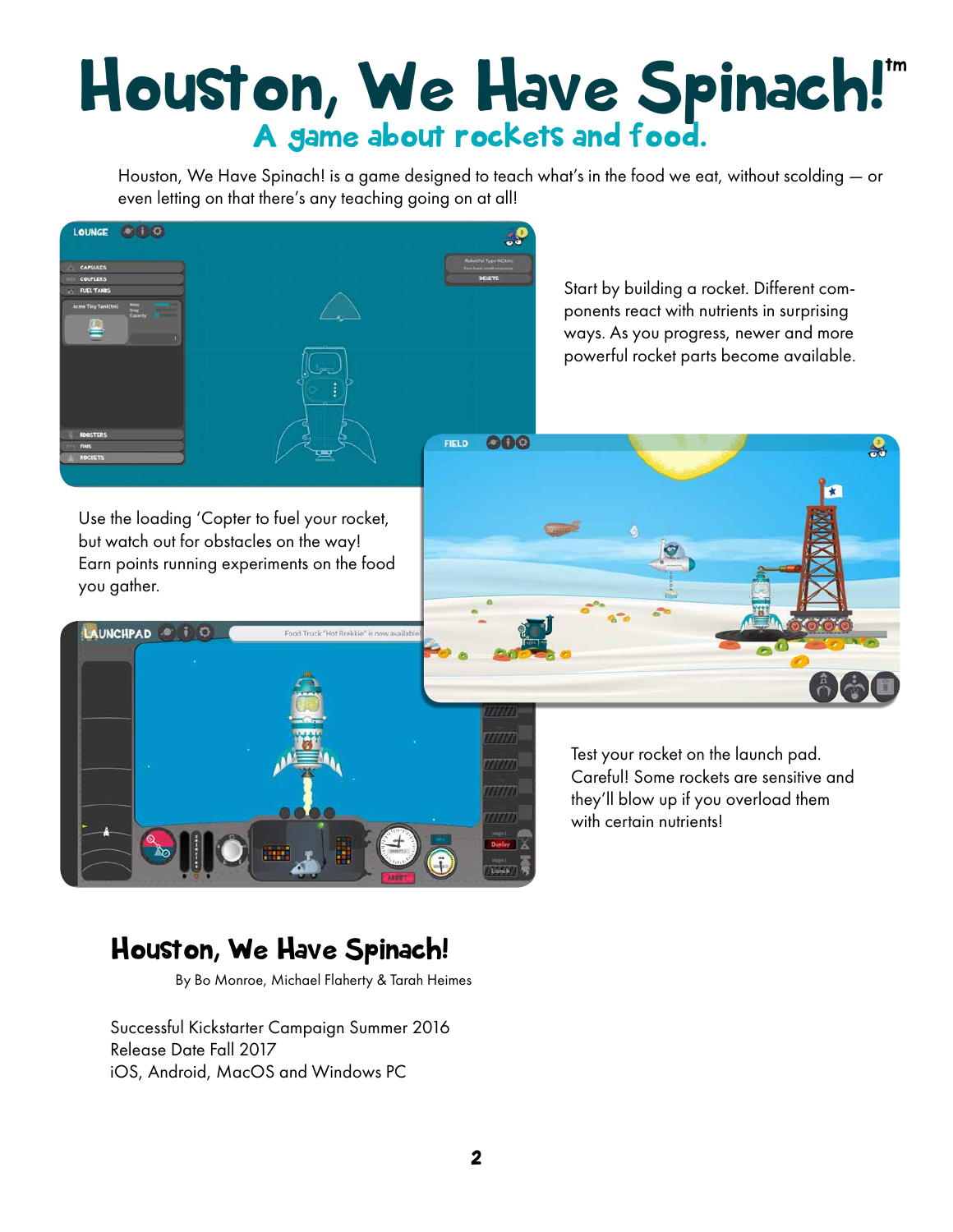#### System Requirements (Desktop Version)

Generally speaking, *Houston, We Have Spinach!* will run on most modern computers with fairly up-to-date operating systems. Specific technical requirements are as follows:

- OS: Windows XP SP2+, Mac OS X 10.9+
- Graphics card: DX9 (shader model 3.0) or DX11 with feature level 9.3 capabilities
- CPU: SSE2 instruction set support
- 300MB free hard drive storage space
- 4GB Ram (depending on OS)

#### Start Screen

When the game starts, you'll be presented with four options. Choose Play to start a new game. You'll then be presented wih a few options for your game, including customizing your avatar. We recommend choosing "Easy" when starting your first game.

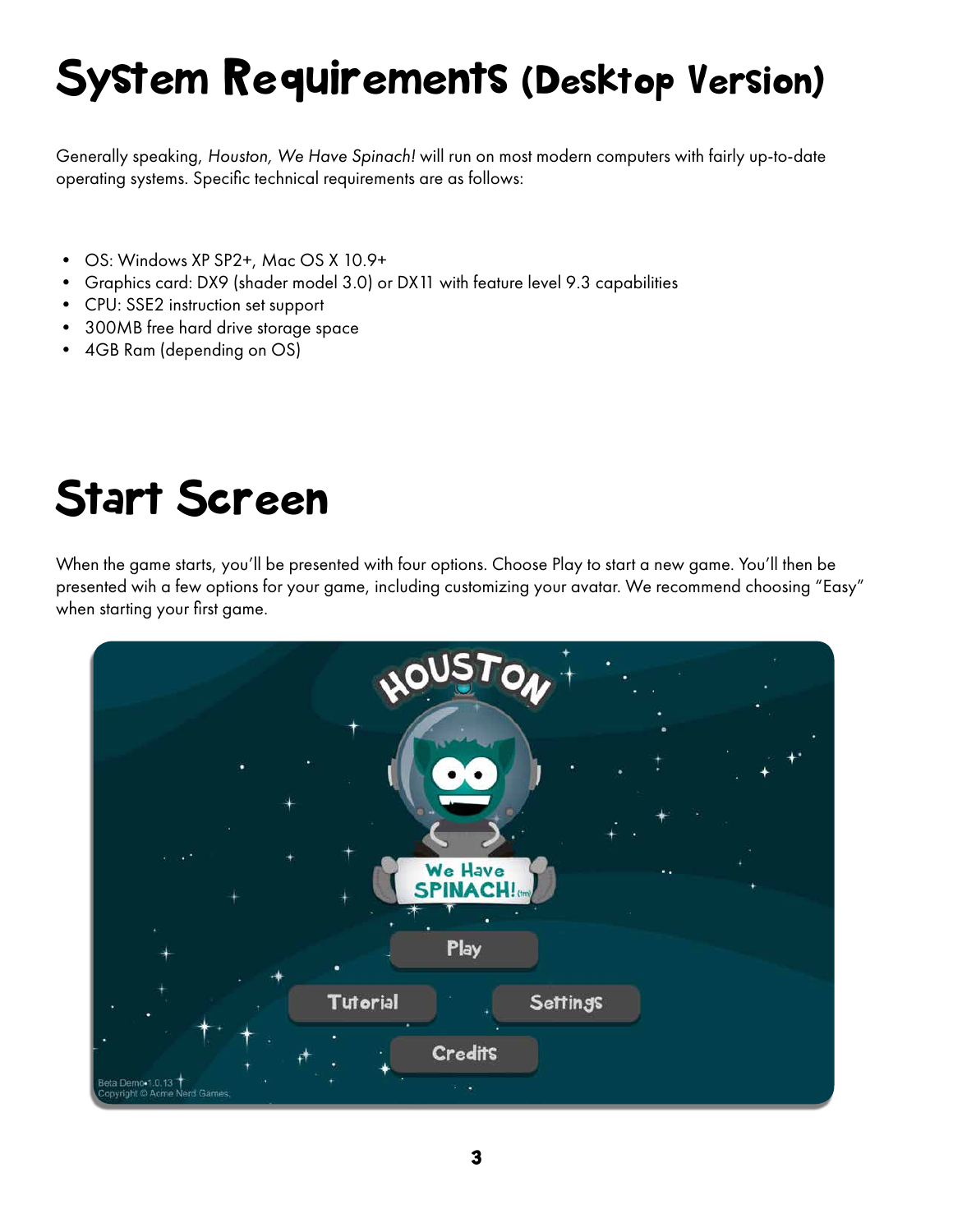#### Common Controls

Nearly every screen in the game shares some common controls. You'll find these in a bar at the top of your screen.



4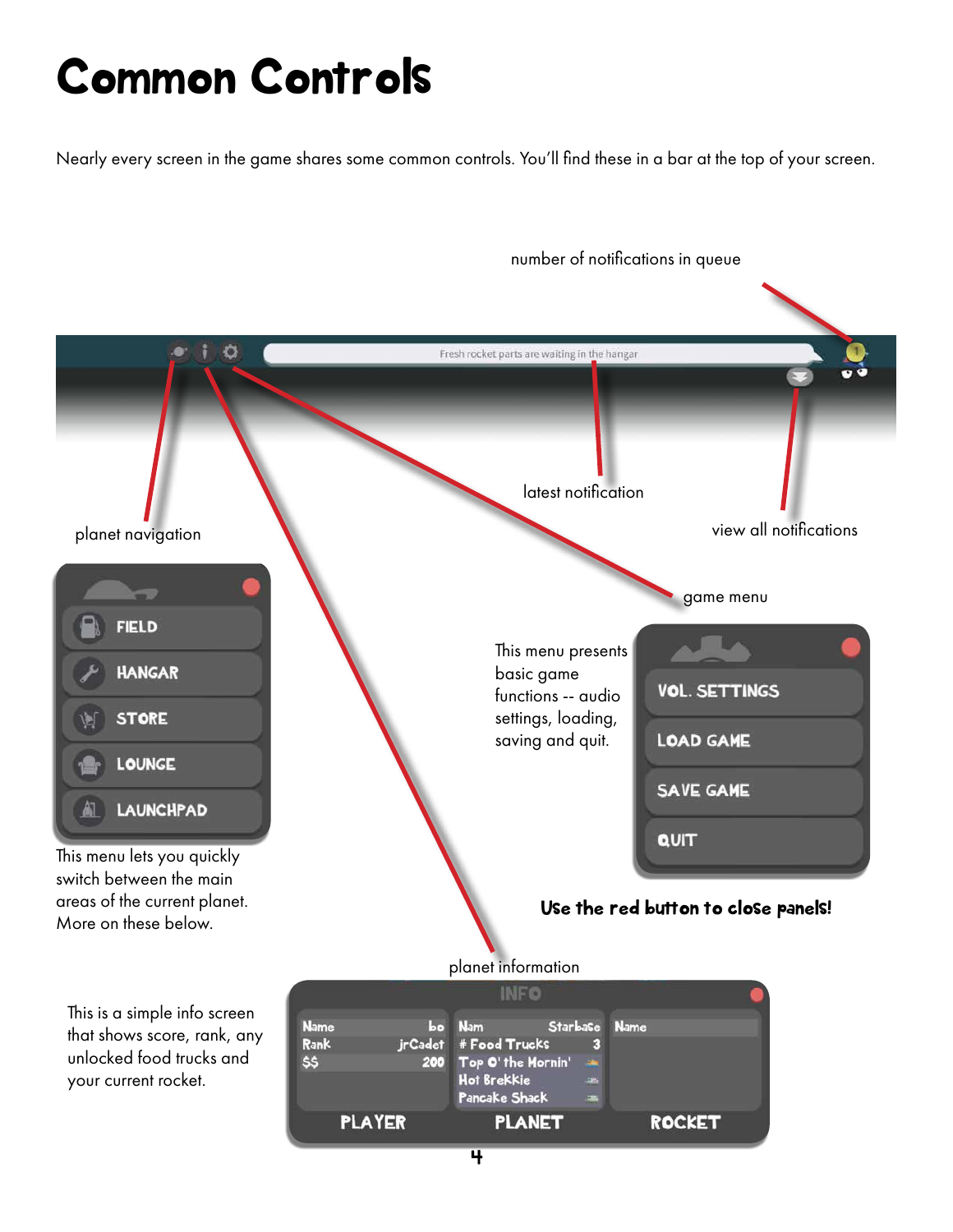#### Planet Hub

When you first arrive at a planet, you'll see this screen. From here you can quickly navigate to the each area of the planet you need in order to complete your space mission. Click the blue balloons to go to the different areas.

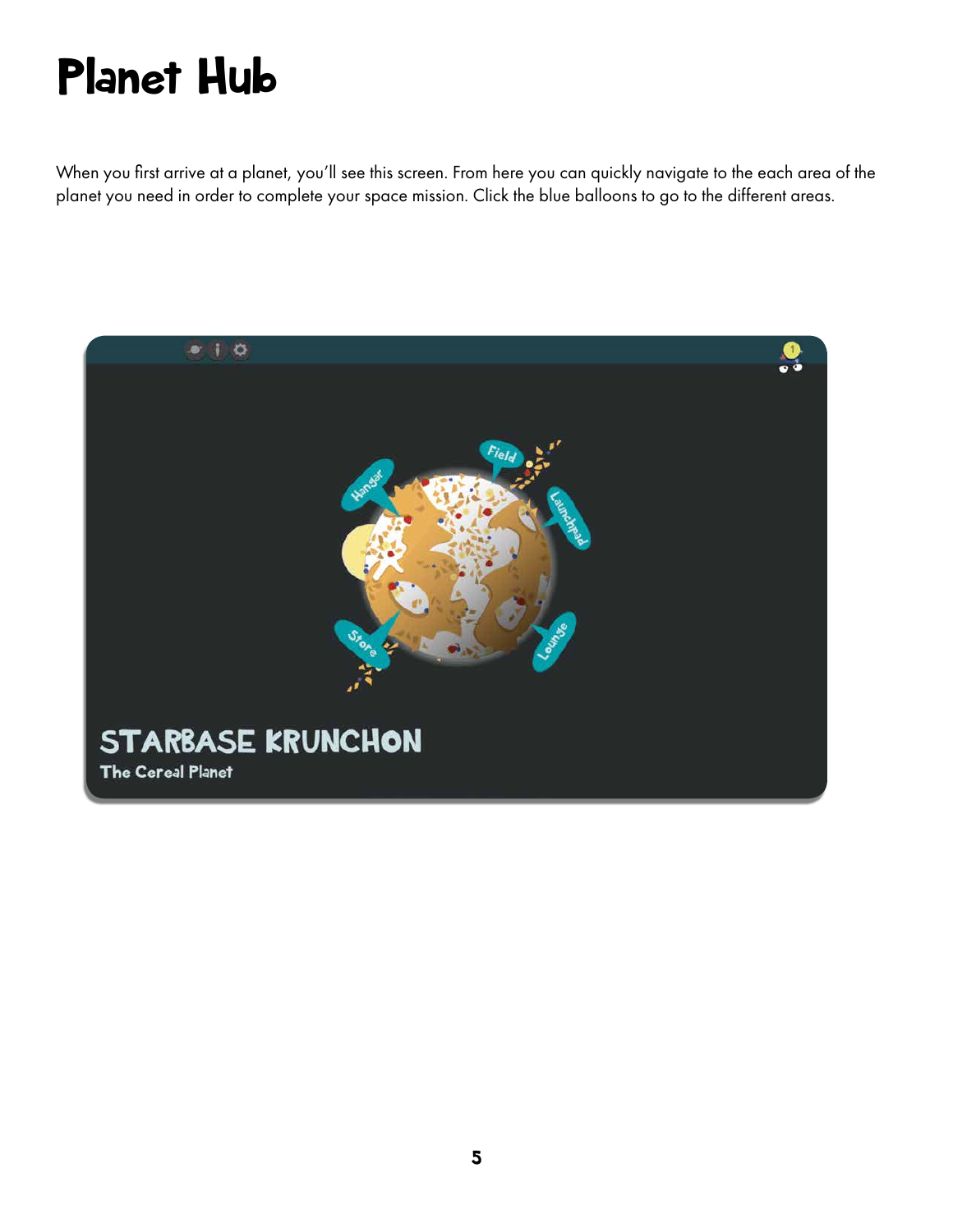#### Hangar





Arrange the parts by clicking and dragging. Parts that can connect will snap together. When you have created a rocket that is capable of launching, you'll see the word "FLYABLE " appear. Save your rocket to continue by clicking the button in the lower right of the screen.

To start, you'll want a nosecone, fuel tank, booster and a pair of fins. Pay special attention to the type of booster you choose -- each booster has a nutrient category that needs to be avoided.

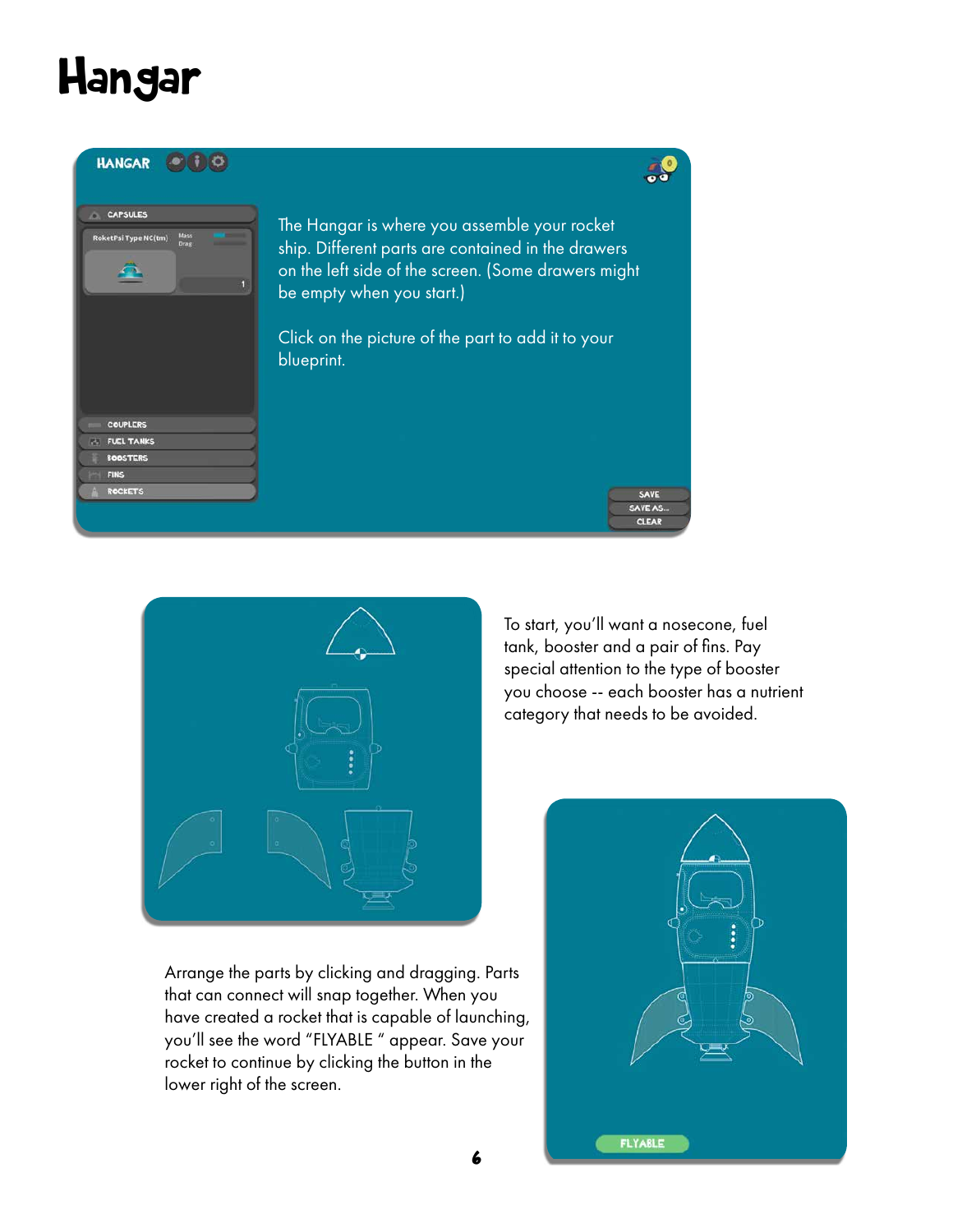### Field



The Field is where you load your rocket with fuel. The food will arrive on trucks (or sometimes in boats).

You'll use the grapple-copter to transfer the food to the rocket.

Move the copter forward by clicking in front of it, backward by clicking behind it. Up and down are the same. You can also use the arrow keys on your keyboard.

This button lowers and raises the grapple. (shortcut: Space Bar)

> This button releases whatever the grapple is holding. (shortcut: D)

This button shows nutrition info for the item in the grapple.



If the grapple is empty, it will automatically try to grab any food items that are close enough. All you need to do is hover over the item you want to grab.

You may find strange contraptions like this on the planet surface. These are used to test food for nutrient content. (This one measures calories.) Testing food earns you bonus points.

When you get close to the rocket, any tanks that will accept food will open. Hover with the grapple slighty above the open door, and press the release button. The tanks have suction that will help the food item go in.

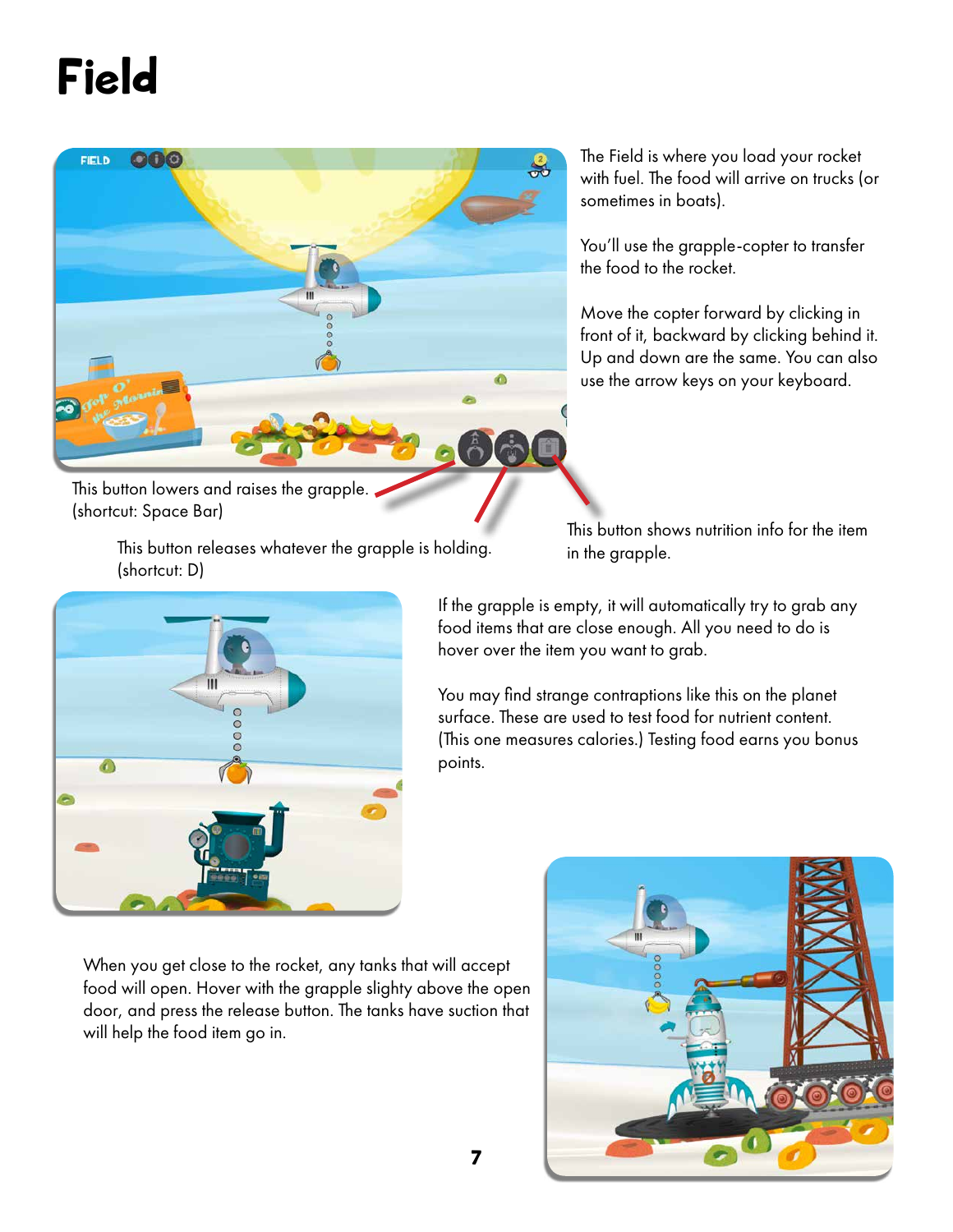#### Launch Pad

Before you attempt to launch your rocket, you'll be asked to select some mission goals. You can choose up to 2 goals for each flight. Successful completion of the goals are rewarded in various ways - new rocket parts become available, new food trucks appear, money and so on. To learn the specifics of the goal, click the "i" next to the goal title.





stage in the stages panel. If something goes wrong, press the "abort" button before it explodes. And be sure to deploy your parachute after the fuel burns out!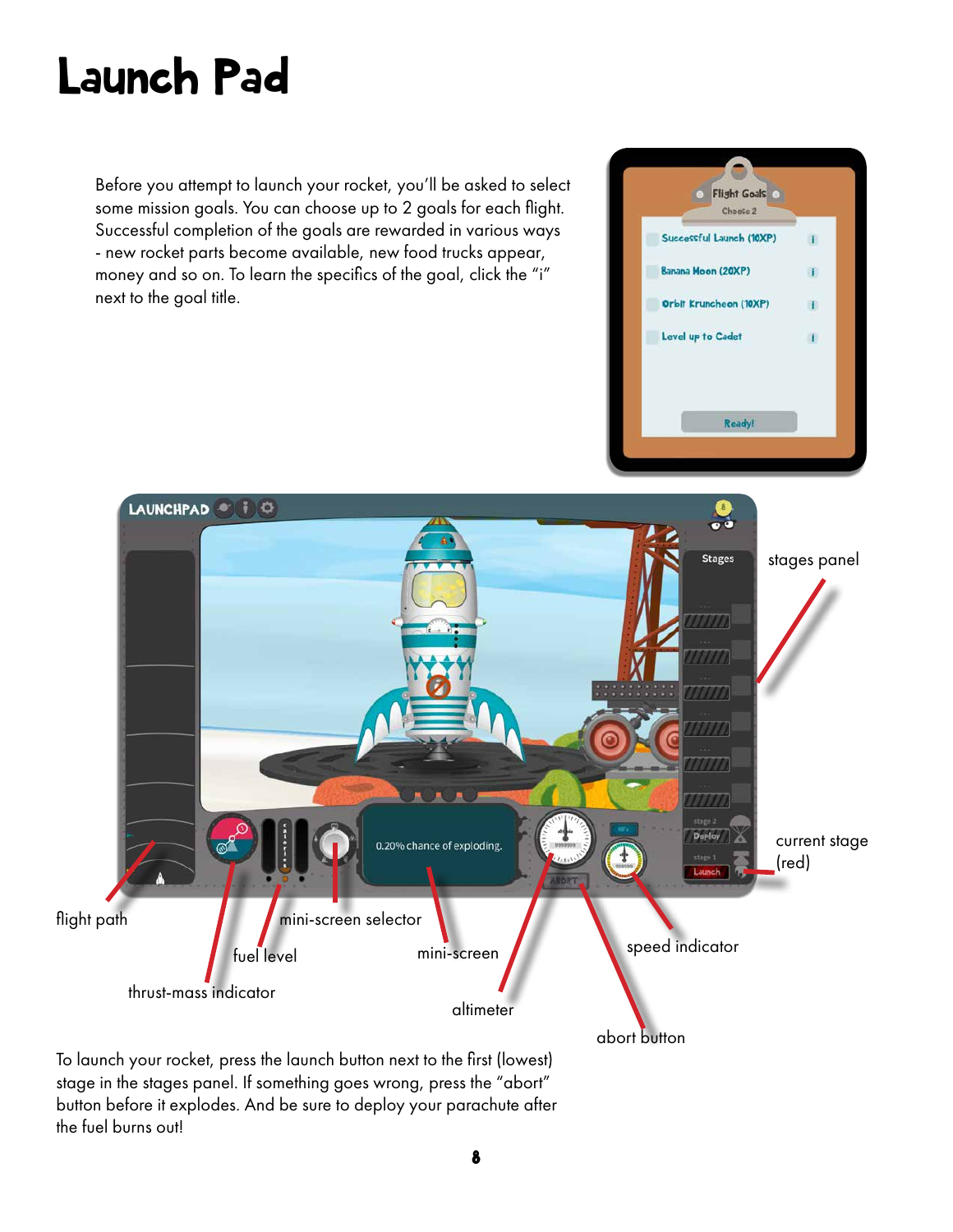#### Outer Space

If your rocket goes high enough, you'll reach Outer Space. Once there you can navigate to other other planets. Each planet has unique traits and challenges.

To orbit a different planet, select your destination with the arrow keys. (Each planet is connected to a few others.) Then click "GoTo" to set the new planet as the destination to orbit. If you wish land on the planet you are orbiting, click "Land."

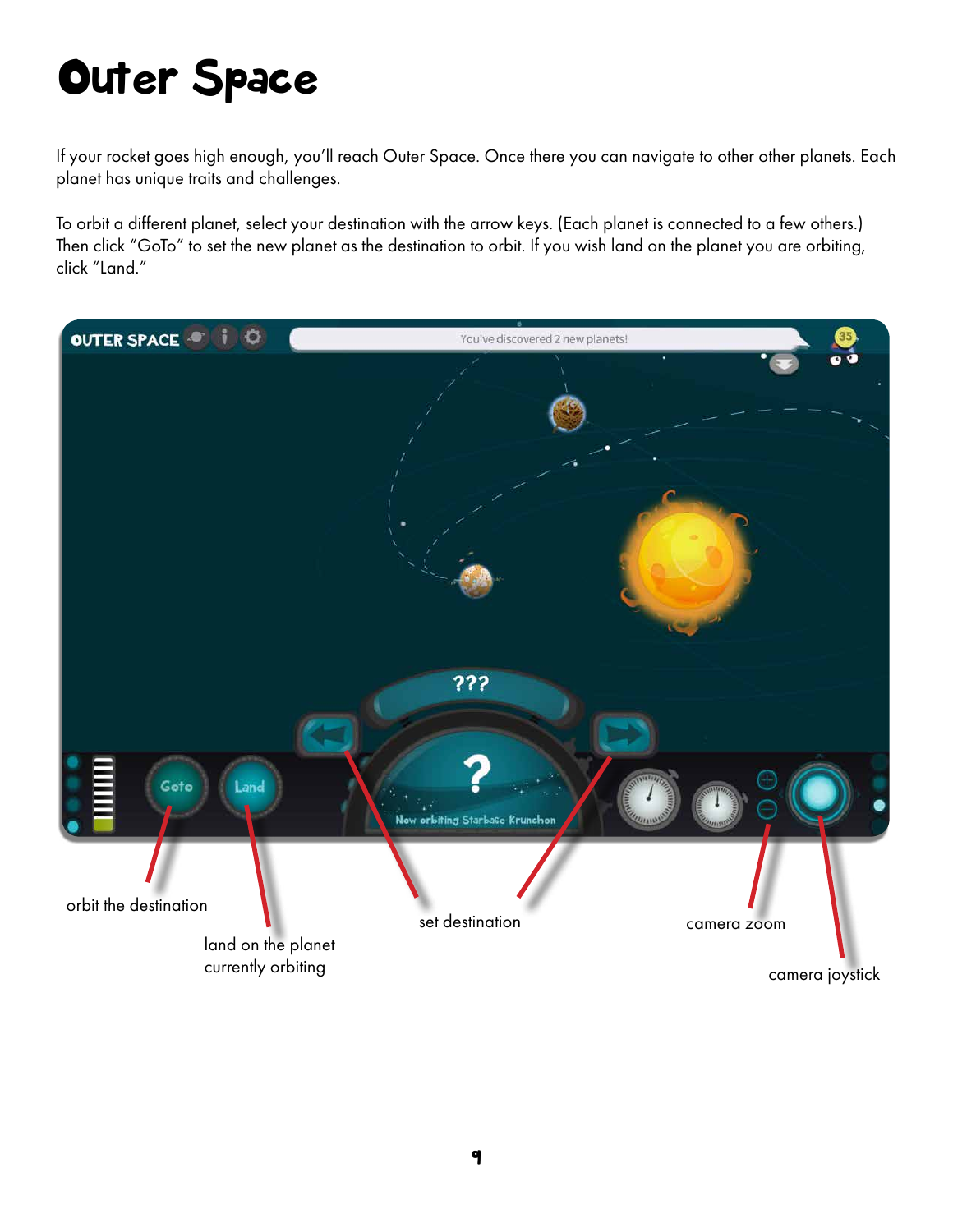#### Store

The store is where you add rocket parts to your inventory. Parts unlocked by successfully completing missions become available for purchase.